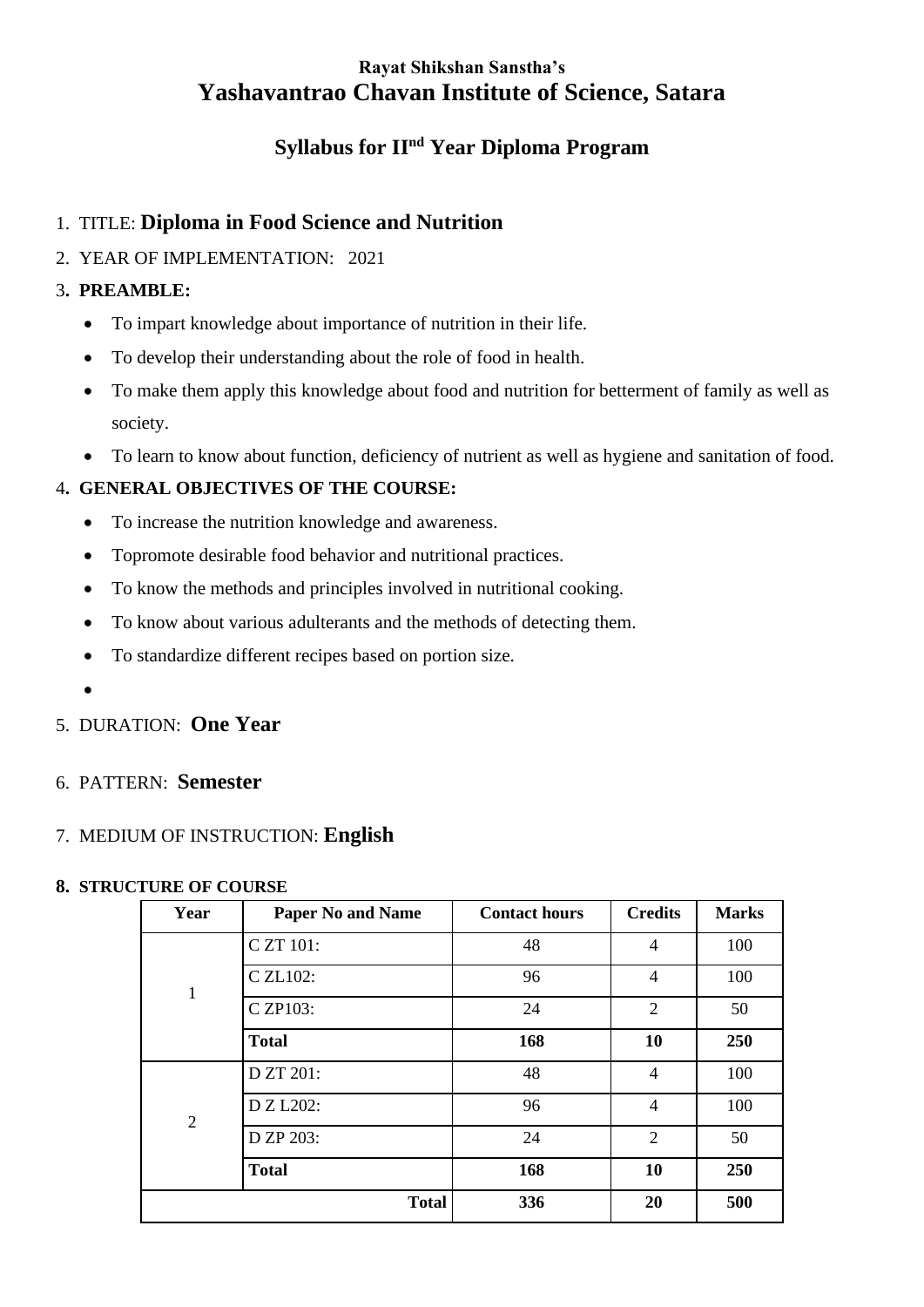# DZT 201- **Nutritional Planning**

# DZL 202 – **Practical**

### DZP 203- **Project work**

indicates subject

T indicates Theory

L indicates Lab work

P indicates Project work

### A) LIBRARY :

Reference and Textbooks, Journals and Periodicals, Reference Books for Advanced Books for

Advanced studies. –List Attached

### B) SPECIFIC EQUIPMENTS :

Necessary to run the Course.

Computer, LCD, Projector, Visualizer, Smart board

# c) Laboratory Equipments:

#### **1. Weighing equipments**

### **2.Microscopes**

- **3. Sphygmomanometer**
- **4. Hemoglobinometer**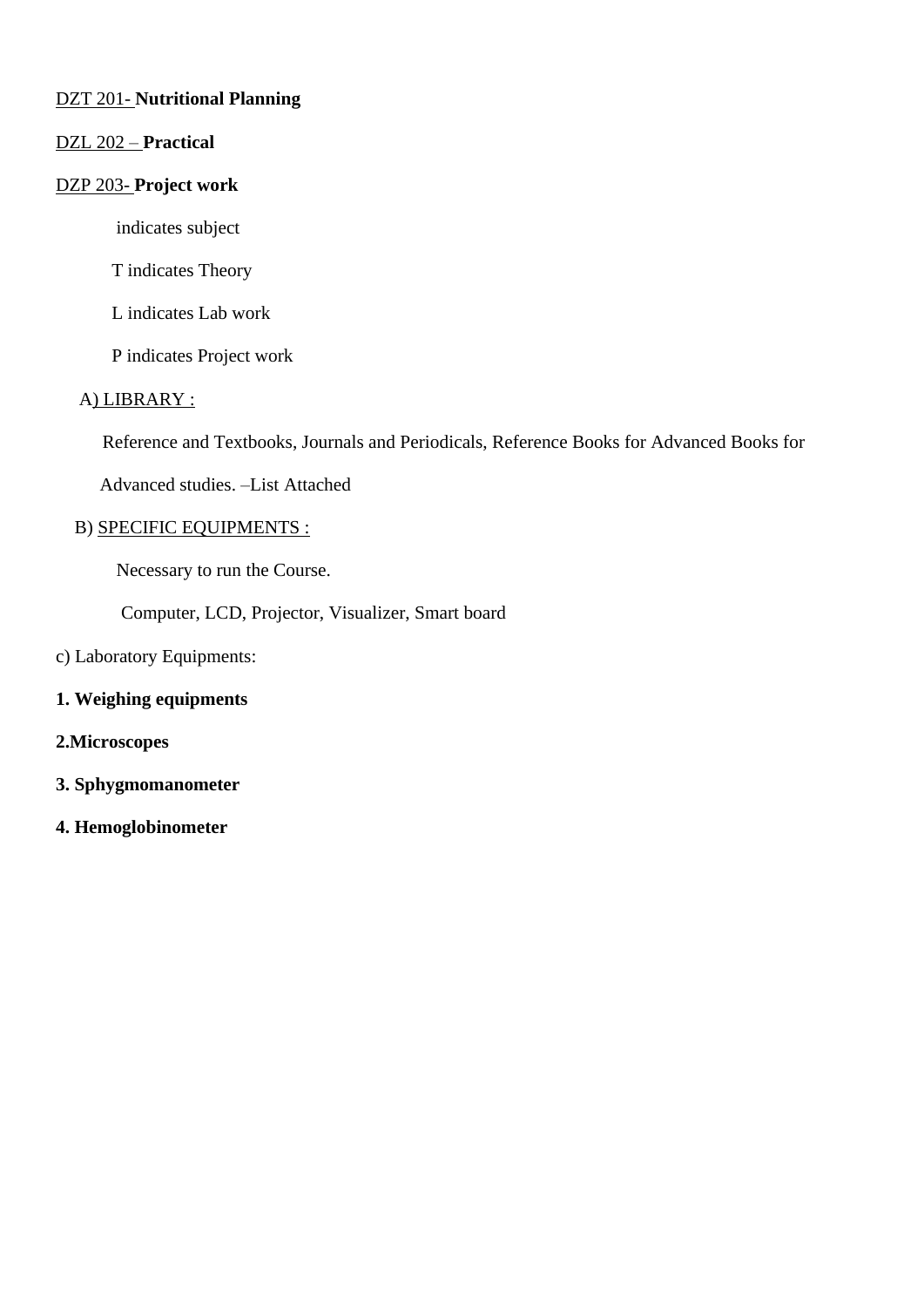# **Rayat Shikshan Sanstha's Yashavantrao Chavan Institute of Science, Satara**

# **Syllabus Introduced from June, 2021**

# **Title –Diploma in Food Science and Nutrition Total Hrs- 168**

**B.Sc .II (Zoology)**

# Theory: DZT- 201 –**Nutritional Planning**

# **Learning Objectives:**

- 1. ) Learn the role of nutrients in foods and deficiency diseases.
- 2) Understand the metabolism of nutrients in health and diseases.
- 3) Different systems of the body and their functions with special reference to the digestion, absorption, transport and uptake of nutrients and elimination of waste products.
- 4) Physiological changes at different stages of life.
- 5) Know the importance of therapeutic diet.
- 6) Knowledge about dietary control of different diseases

# **Semester I**

# **DZT 201: Nutritional Planning**

# **Unit 1** - **Applied Nutrition (12)**

- 1. Nutrition at various stages of life (I): infant nutrition, Children. School stage. Adolescence, Nutrition at different physiological situations: pregnancy Nutrition at various stages of life
- 2. Breastfeeding. Menopause aging. Nutrition and physical activity**.**
- 3. Old age nutrition and physical activity**.**

# **Unit 2- Deficiency disorders (12)**

- 1. Classification of Vitamins: Fat soluble and water soluble.
- 2. Study of Vitamin deficiency with reference to Sources, role, deficiency diseases, storage, recommended dietary allowances (RDA), toxicity.
- **3.** Vitamin A deficiency, Vitamin D deficiency, Vitamin E deficiency, Vitamin K deficiency, Calcium deficiency, Iron deficiency
- 4. Trace elements: Zinc, Copper, Chromium, Fluorine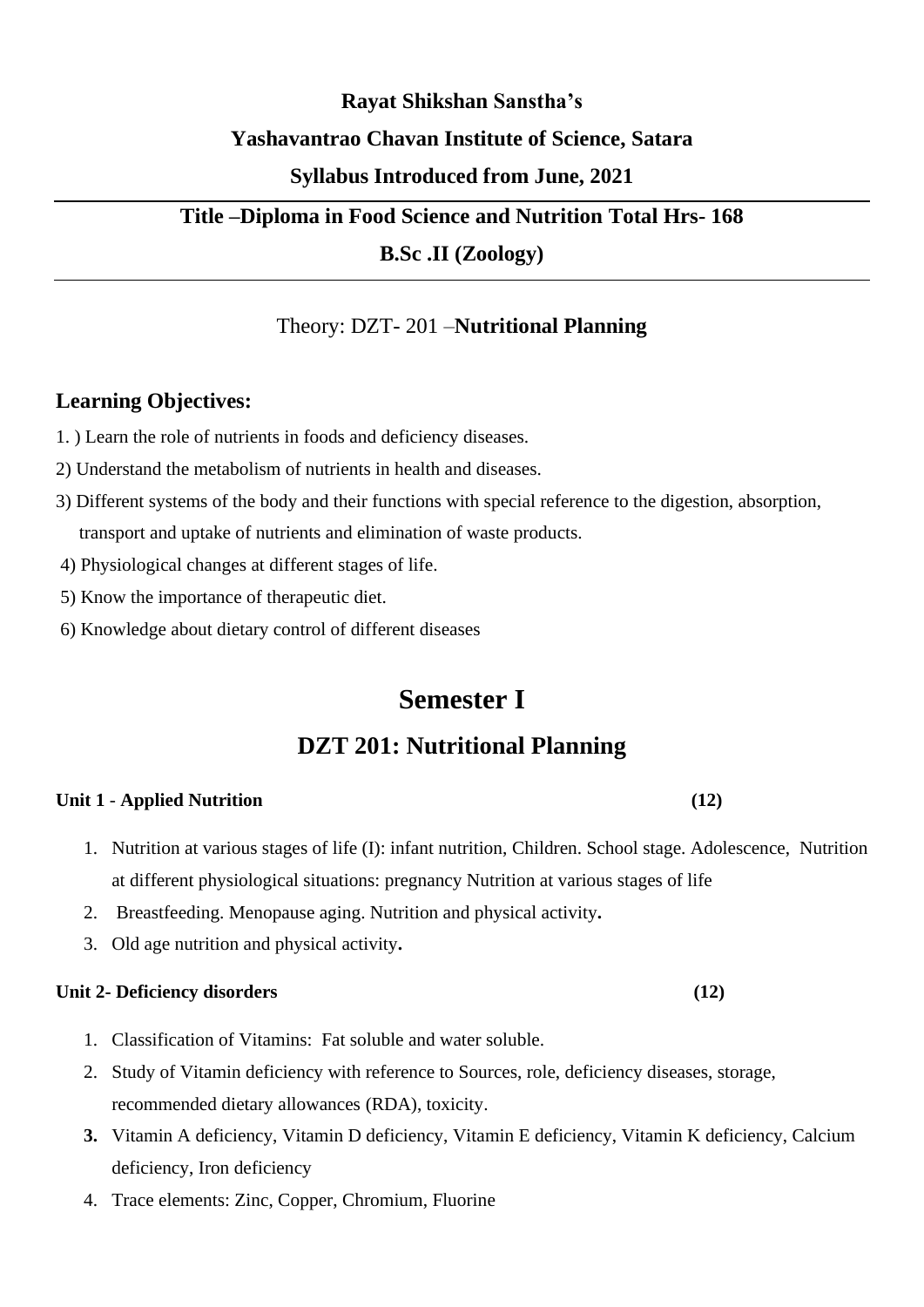# **Semester II DZT-202- Meal Management**

# **Unit 1** - **Family Meal Management** - **(08)**

Introduction to Meal Management - Meal planning for the family, Indian meal patterns - vegetarian & nonvegetarian, Food faddism & the faulty food habits, Nutritive value of common Indian recepies.

# **Unit 2- Diet in genetic disorders. ( 04)** 1. Phenylketonurea

- 2. Galactosaemia
- 3. Fructosuria
- **4.** Fructose-1, 6 bi-phosphate deficiency**.**

# .**Unit 3** - **Nutritional Biochemistry**– **(12)**

- 1. Role Carbohydrate in nutrition Effects of too high too low carbohydrates on health. Digestion & Absorption.
- 2. Role of Proteins in Nutrition .Effect of too high too low proteins on health. Digestion & absorption.
- 3. Role of Lipids in nutrition -Digestion & Absorption. Role & nutritional significances of PUFA, MUFA, SFA, W-3 fatty acid.

# **Learning outcomes**

- Student will learn about the breakdown and Synthesis of each nutrients in their body .
- Student will know how to keep the balanced diet to maintain the requirements of the body .
- Student will get the knowledge of Vitamins and roles played by each vitamin in the body .
- Student will know the sources of vitamins.
- Student will understand the importance of meal patterns in their daily routine and different stages of life
- Student will be able to plan the meal pattern with respect to nutritional requirement at specific age groups
- Student will understand the diet in genetic disorders.
- Student will be able to understand the genetic disorder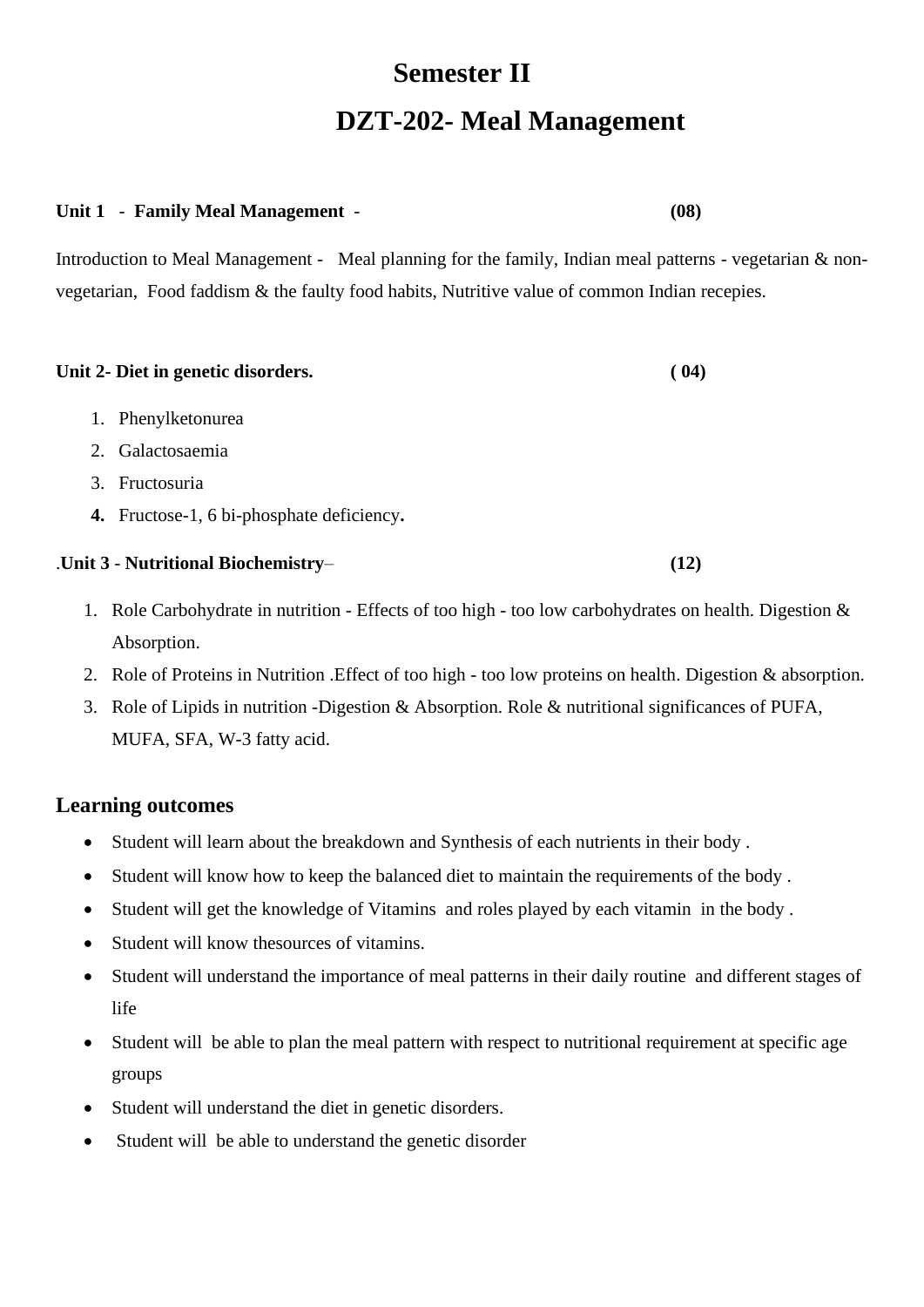# **Semester I Practical 96 hrs DZL- 202 -Practical (Credit -02) Healthy cooking practices**

# 1. Heating

- 2. Cutting
- 3. Preservation
- 4. Storage
- 5. Cooking
- 6. Body Mass Index (BMI) Calculation and importance.
- 7. Food preparation and classifying recipes as good ,Moderate or poor .

# **Source of Specific Nutrients in food.**

- 8. Portion Size and serving size.
- 9. Beverages .
- 10. Cereals raw weight and cooking weight.

# **Basic Preparations and their nutritive value** –

11.Vegetable And Fruits

12.Salads

# **Semester II Practical**

# **DZL - 203**

# **Basic Preparations and their nutritive value** –

- 1. Milk and Milk products
- 2.Meat
- 3. Eggs
- 4.. Soups

# **Meal planning of Different Age groups** –

- 5. Planning and preparation of balanced diet for a Pregnant woman
- 6. Planning and preparation of balanced diet for a lactating woman
- 7. Planning and preparation of balanced diet for a pre school Child
- 8. Planning of balanced diet for a School going Child
- 9. Preparation of packed nutritive lunch box.
- 10. Planning and preparation of balanced diet for adolescence.
- 11. Planning and preparation of balanced diet for Senior Citizens .